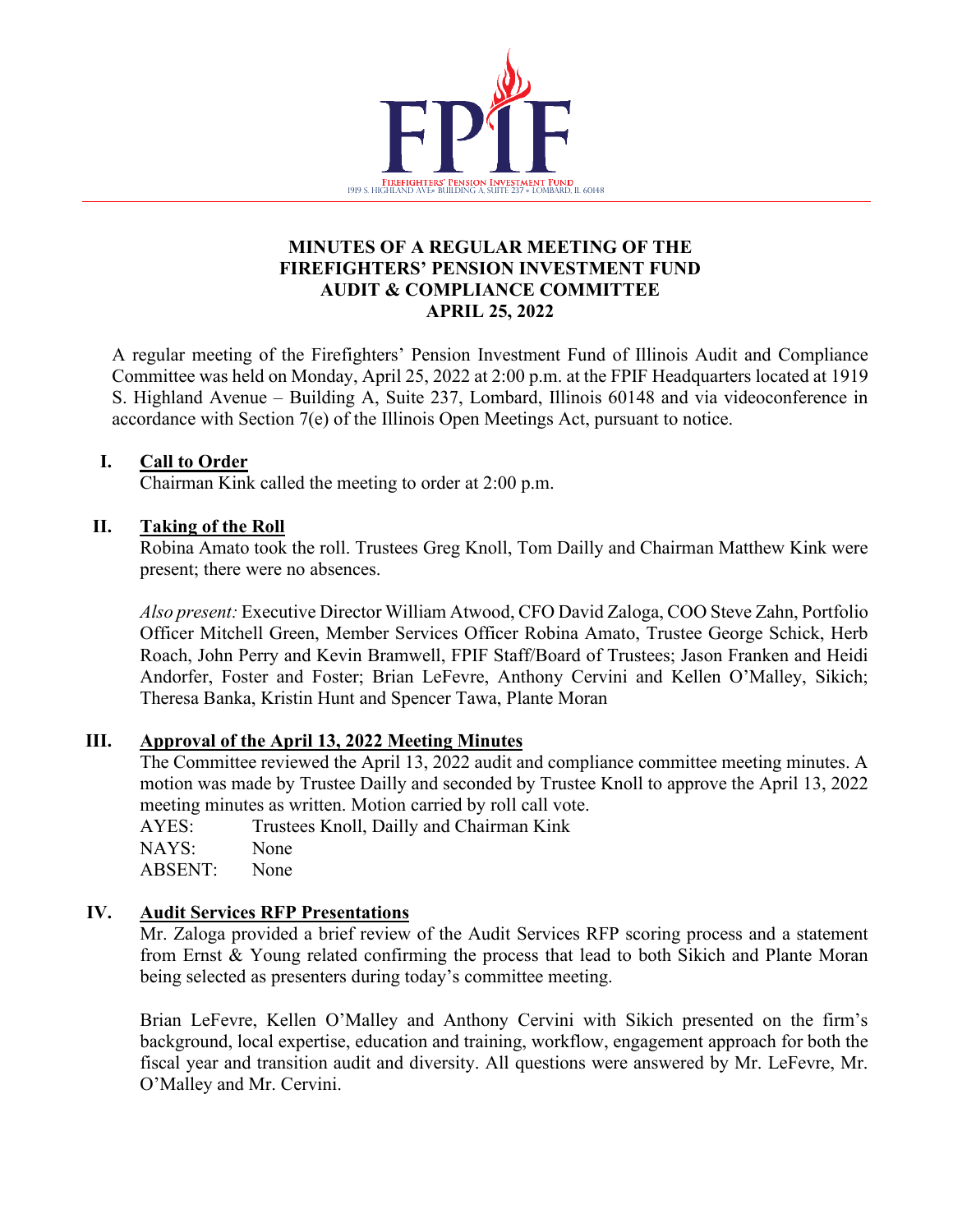*Theresa Banka, Kristin Hunt and Spencer Tawa joined the meeting at 2:21 p.m.*

*Brian LeFevre, Kellen O'Malley and Anthony Cervini left the meeting at 2:27 p.m.* 

Therea Banka, Spencer Tawa and Kristin Hunt introduced the proposed Team to potentially be assigned to this engagement, described the Plante Moran Co-partnering Team and presented on the overall culture, unique audit approach, talent and expertise, control testing and diversity and inclusion of the firm. All questions were answered by Plante Moran.

### **V. Consideration and Possible Action – IDOI MOU on Actuarial Statements**

Mr. Zahn provided a draft Memorandum of Understanding on the assumption of Actuarial responsibilities from the IDOI to FPIF. The memorandum outlines the timing of the transition of responsibilities between the FPIF and the IDOI with all actuarial valuations for funds with fiscal year ends of December 31, 2021 to be completed by the IDOI and all member funds with fiscal year ends January 1, 2022 and on to be completed by the FPIF. A motion was made by Trustee Knoll and seconded by Trustee Dailly to approve and recommend for adoption by the FPIF Board of Trustees the Memorandum of Understanding as prepared. Motion carried by roll call vote.

AYES: Trustees Knoll, Dailly and Chairman Kink NAYS: None

ABSENT: None

## **VI. Consideration and Possible Action – Actuarial Statement Template**

The Committee reviewed the draft Actuarial Template prepared by Foster and Foster. A motion was made by Trustee Knoll and seconded by Trustee Dailly to strike the language on page 5 stating *"Funds or employers may also contact IFPIF's actuarial firm for further information concerning various funding options, however the fund or employer will be responsible for the costs of such consultation at a rate consistent with FPIF's contract with its actuary."* Motion carried by roll call vote.

| AYES:        | Trustees Knoll, Dailly and Chairman Kink |
|--------------|------------------------------------------|
| NAYS:        | None                                     |
| ABSENT: None |                                          |

A motion was made by Trustee Dailly and seconded by Trustee Knoll to approve for recommendation to the FPIF Board of Trustees the draft actuarial statement template as amended above. Motion carried by roll call vote.

| Trustees Knoll, Dailly and Chairman Kink |
|------------------------------------------|
| None                                     |
| ABSENT: None                             |
|                                          |

## **VII. Discussion of LPGP Connect Email Solicitation**

Director Atwood informed the Committee correspondence was received on April 20, 2022 from LPGP offering complimentary tickets to any FPIF Board Member or member of Staff to an upcoming private debt event in Chicago. Director Atwood requested no further solicitation be forwarded to FPIF Staff or Board members of this nature and noted that training expenses for Staff and Board Members are included in the overall budget.